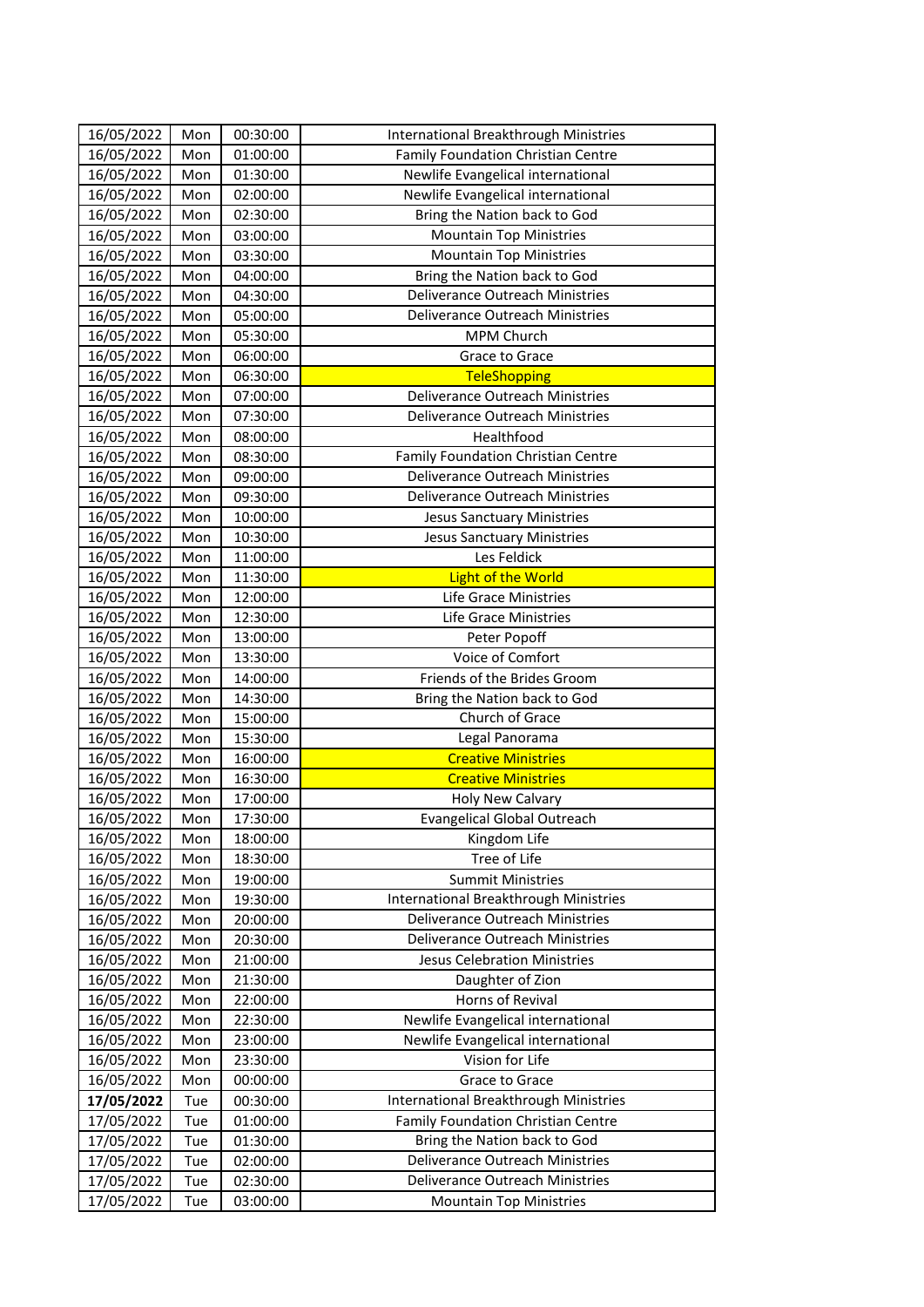| 17/05/2022<br>Tue<br>03:30:00<br><b>Mountain Top Ministries</b>                             |  |
|---------------------------------------------------------------------------------------------|--|
| 17/05/2022<br>04:00:00<br>Tue<br>Bring the Nation back to God                               |  |
| 17/05/2022<br>Tue<br>04:30:00<br><b>Deliverance Outreach Ministries</b>                     |  |
| Deliverance Outreach Ministries<br>17/05/2022<br>Tue<br>05:00:00                            |  |
| 17/05/2022<br>Tue<br>05:30:00<br>MPM Church                                                 |  |
| 17/05/2022<br>Tue<br>06:00:00<br>Grace to Grace                                             |  |
| 17/05/2022<br>06:30:00<br>Tue<br>TeleShopping                                               |  |
| 17/05/2022<br>07:00:00<br><b>Deliverance Outreach Ministries</b><br>Tue                     |  |
| Tue<br>Deliverance Outreach Ministries<br>17/05/2022<br>07:30:00                            |  |
| Healthfood<br>17/05/2022<br>Tue<br>08:00:00                                                 |  |
| Family Foundation Christian Centre<br>17/05/2022<br>08:30:00<br>Tue                         |  |
| 17/05/2022<br>Tue<br>09:00:00<br>Deliverance Outreach Ministries                            |  |
| 17/05/2022<br>Tue<br>09:30:00<br>Deliverance Outreach Ministries                            |  |
| 17/05/2022<br>10:00:00<br>Tue<br><b>Jesus Sanctuary Ministries</b>                          |  |
| 17/05/2022<br>Tue<br>10:30:00<br><b>Jesus Sanctuary Ministries</b>                          |  |
| Les Feldick<br>11:00:00<br>17/05/2022<br>Tue                                                |  |
| Vision of Truth<br>17/05/2022<br>Tue<br>11:30:00                                            |  |
| 17/05/2022<br>Tue<br><b>Diamond Women</b><br>12:00:00                                       |  |
| 17/05/2022<br>Tue<br>12:30:00<br>Peter Popoff                                               |  |
| 17/05/2022<br>13:00:00<br>Ronke Onishile (Your Muslim Loved Ones and The Holy Ghost)<br>Tue |  |
| 17/05/2022<br>Tue<br>13:30:00<br><b>Christ Redemption</b>                                   |  |
| Tue<br>17/05/2022<br>14:00:00<br><b>Five Grace</b>                                          |  |
| <b>Church of his Presence</b><br>17/05/2022<br>Tue<br>14:30:00                              |  |
| 17/05/2022<br>Tue<br>15:00:00<br>Shepherds Voice Ministries Pastor Bakka                    |  |
| 17/05/2022<br>Tue<br>15:30:00<br>Legal Panorama                                             |  |
| 17/05/2022<br>Tue<br>16:00:00<br>Victory Worship Centre                                     |  |
| 17/05/2022<br>Tue<br>16:30:00<br>Victory Worship Centre                                     |  |
| Tue<br>17/05/2022<br>17:00:00<br>Obaseki Solicitors                                         |  |
| 17/05/2022<br>Tue<br>17:30:00<br>Deliverance Outreach Ministries                            |  |
| 17/05/2022<br>Tue<br>18:00:00<br>Deliverance Outreach Ministries                            |  |
| 17/05/2022<br>Tue<br>18:30:00<br><b>Gideon International Ministries</b>                     |  |
| 17/05/2022<br>Tue<br>19:00:00<br><b>Peter Gammons</b>                                       |  |
| International Breakthrough Ministries<br>17/05/2022<br>Tue<br>19:30:00                      |  |
| 17/05/2022<br>Tue<br>20:00:00<br>Peter Popoff                                               |  |
| 17/05/2022<br>Tue<br>20:30:00<br>The Christ Anointing Assembly                              |  |
| 17/05/2022<br><b>Bring the Nation back to God</b><br>Tue<br>21:00:00                        |  |
| 17/05/2022<br>Kindle Worldwide Ministries<br>Tue<br>21:30:00                                |  |
| 17/05/2022<br>Tue<br>22:00:00<br><b>Next Generation</b>                                     |  |
| 17/05/2022<br>Tue<br>22:30:00<br><b>Next Generation</b>                                     |  |
| 17/05/2022<br>Tue<br>Deliverance Outreach Ministries<br>23:00:00                            |  |
| 17/05/2022<br>23:30:00<br>Tue<br>Deliverance Outreach Ministries                            |  |
| 17/05/2022<br>Grace to Grace<br>Tue<br>00:00:00                                             |  |
| International Breakthrough Ministries<br>18/05/2022<br>Wed<br>00:30:00                      |  |
| 18/05/2022<br>Wed<br>01:00:00<br>Family Foundation Christian Centre                         |  |
| 18/05/2022<br>Wed<br>01:30:00<br>Bring the Nation back to God                               |  |
| 18/05/2022<br>Wed<br>Deliverance Outreach Ministries<br>02:00:00                            |  |
| Deliverance Outreach Ministries<br>18/05/2022<br>Wed<br>02:30:00                            |  |
| 18/05/2022<br>Wed<br>03:00:00<br><b>Mountain Top Ministries</b>                             |  |
| 18/05/2022<br>Wed<br><b>Mountain Top Ministries</b><br>03:30:00                             |  |
| 18/05/2022<br>Wed<br>04:00:00<br>Bring the Nation back to God                               |  |
| 18/05/2022<br>Wed<br>04:30:00<br>Deliverance Outreach Ministries                            |  |
| 18/05/2022<br>Wed<br>Deliverance Outreach Ministries<br>05:00:00                            |  |
| 18/05/2022<br>Wed<br>MPM Church<br>05:30:00                                                 |  |
| 18/05/2022<br>Wed<br>Grace to Grace<br>06:00:00                                             |  |
| 18/05/2022<br>Wed<br>06:30:00<br>TeleShopping                                               |  |
| Deliverance Outreach Ministries<br>18/05/2022<br>07:00:00<br>Wed                            |  |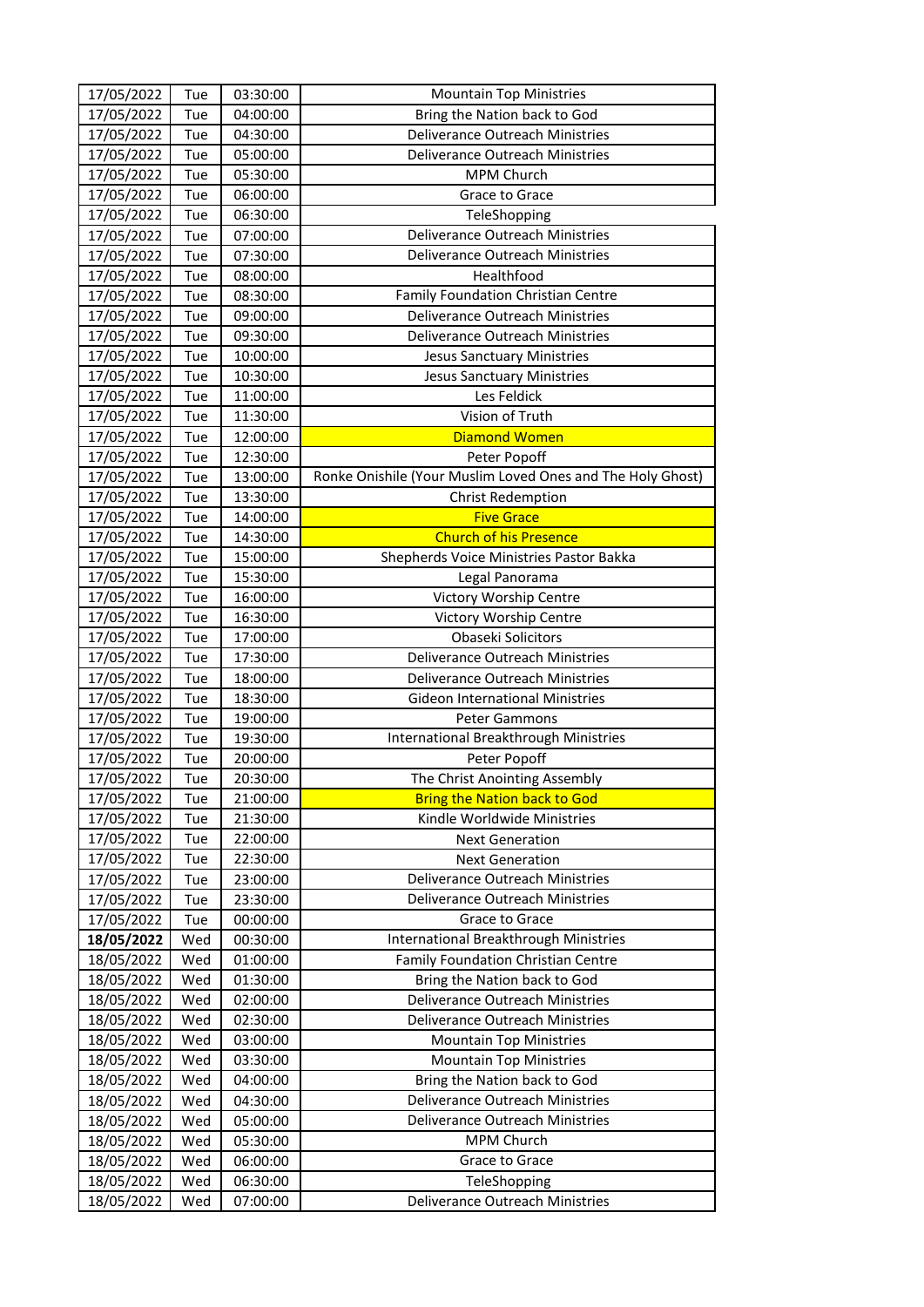| 18/05/2022 | Wed | 07:30:00 | Deliverance Outreach Ministries          |
|------------|-----|----------|------------------------------------------|
| 18/05/2022 | Wed | 08:00:00 | Glen Arekion                             |
| 18/05/2022 | Wed | 08:30:00 | Family Foundation Christian Centre       |
| 18/05/2022 | Wed | 09:00:00 | Deliverance Outreach Ministries          |
| 18/05/2022 | Wed | 09:30:00 | Deliverance Outreach Ministries          |
| 18/05/2022 | Wed | 10:00:00 | <b>Jesus Sanctuary Ministries</b>        |
| 18/05/2022 | Wed | 10:30:00 | <b>Jesus Sanctuary Ministries</b>        |
| 18/05/2022 | Wed | 11:00:00 | Les Feldick                              |
| 18/05/2022 | Wed | 11:30:00 | Creative Media                           |
| 18/05/2022 | Wed | 12:00:00 | Destiny Christian Centre                 |
| 18/05/2022 | Wed | 12:30:00 | Sword of the Spirit Evangelical Outreach |
| 18/05/2022 | Wed | 13:00:00 | Peter Popoff                             |
| 18/05/2022 | Wed | 13:30:00 | <b>Bring the Nation back to God</b>      |
| 18/05/2022 | Wed | 14:00:00 | <b>Summit Ministries</b>                 |
| 18/05/2022 | Wed | 14:30:00 | <b>Summit Ministries</b>                 |
| 18/05/2022 | Wed | 15:00:00 | <b>Church of His Presence</b>            |
| 18/05/2022 | Wed | 15:30:00 | Legal Panorama                           |
| 18/05/2022 | Wed | 16:00:00 | House of Champions                       |
| 18/05/2022 | Wed | 16:30:00 | Healthfood                               |
| 18/05/2022 | Wed | 17:00:00 | Grace and Truth                          |
| 18/05/2022 | Wed | 17:30:00 | Les Feldick                              |
| 18/05/2022 | Wed | 18:00:00 | Bring the Nation back to God             |
| 18/05/2022 | Wed | 18:30:00 | <b>Five Grace</b>                        |
| 18/05/2022 | Wed | 19:00:00 | Living Word of Faith Outreach Ministries |
| 18/05/2022 | Wed | 19:30:00 | Apostle Christian Church                 |
| 18/05/2022 | Wed | 20:00:00 | Divine Surgery                           |
| 18/05/2022 | Wed | 20:30:00 | Divine Surgery                           |
| 18/05/2022 | Wed | 21:00:00 | Christ for the World                     |
| 18/05/2022 | Wed | 21:30:00 | Christ for the World                     |
| 18/05/2022 | Wed | 22:00:00 | Voice of Comfort                         |
| 18/05/2022 | Wed | 22:30:00 | World Miracle Outreach                   |
| 18/05/2022 | Wed | 23:00:00 | World Miracle Outreach                   |
| 18/05/2022 | Wed | 23:30:00 | <b>World Conquerors</b>                  |
| 18/05/2022 | Wed | 00:00:00 | Grace to Grace                           |
| 19/05/2022 | Thu | 00:30:00 | International Breakthrough Ministries    |
| 19/05/2022 | Thu | 01:00:00 | Family Foundation Christian Centre       |
| 19/05/2022 | Thu | 01:30:00 | Bring the Nation back to God             |
| 19/05/2022 | Thu | 02:00:00 | Deliverance Outreach Ministries          |
| 19/05/2022 | Thu | 02:30:00 | Deliverance Outreach Ministries          |
| 19/05/2022 | Thu | 03:00:00 | <b>Mountain Top Ministries</b>           |
| 19/05/2022 | Thu | 03:30:00 | <b>Mountain Top Ministries</b>           |
| 19/05/2022 | Thu | 04:00:00 | Bring the Nation back to God             |
| 19/05/2022 | Thu | 04:30:00 | Deliverance Outreach Ministries          |
| 19/05/2022 | Thu | 05:00:00 | <b>Deliverance Outreach Ministries</b>   |
| 19/05/2022 | Thu | 05:30:00 | MPM Church                               |
| 19/05/2022 | Thu | 06:00:00 | Grace to Grace                           |
| 19/05/2022 | Thu | 06:30:00 | <b>TeleShopping</b>                      |
| 19/05/2022 | Thu | 07:00:00 | Deliverance Outreach Ministries          |
| 19/05/2022 | Thu | 07:30:00 | Deliverance Outreach Ministries          |
| 19/05/2022 | Thu | 08:00:00 | Arise and Shine                          |
| 19/05/2022 | Thu | 08:30:00 | Family Foundation Christian Centre       |
| 19/05/2022 | Thu | 09:00:00 | Healthfood                               |
| 19/05/2022 | Thu | 09:30:00 | faith World Music                        |
| 19/05/2022 | Thu | 10:00:00 | <b>Jesus Sanctuary Ministries</b>        |
| 19/05/2022 | Thu | 10:30:00 | <b>Jesus Sanctuary Ministries</b>        |
| 19/05/2022 | Thu | 11:00:00 | Les Feldick                              |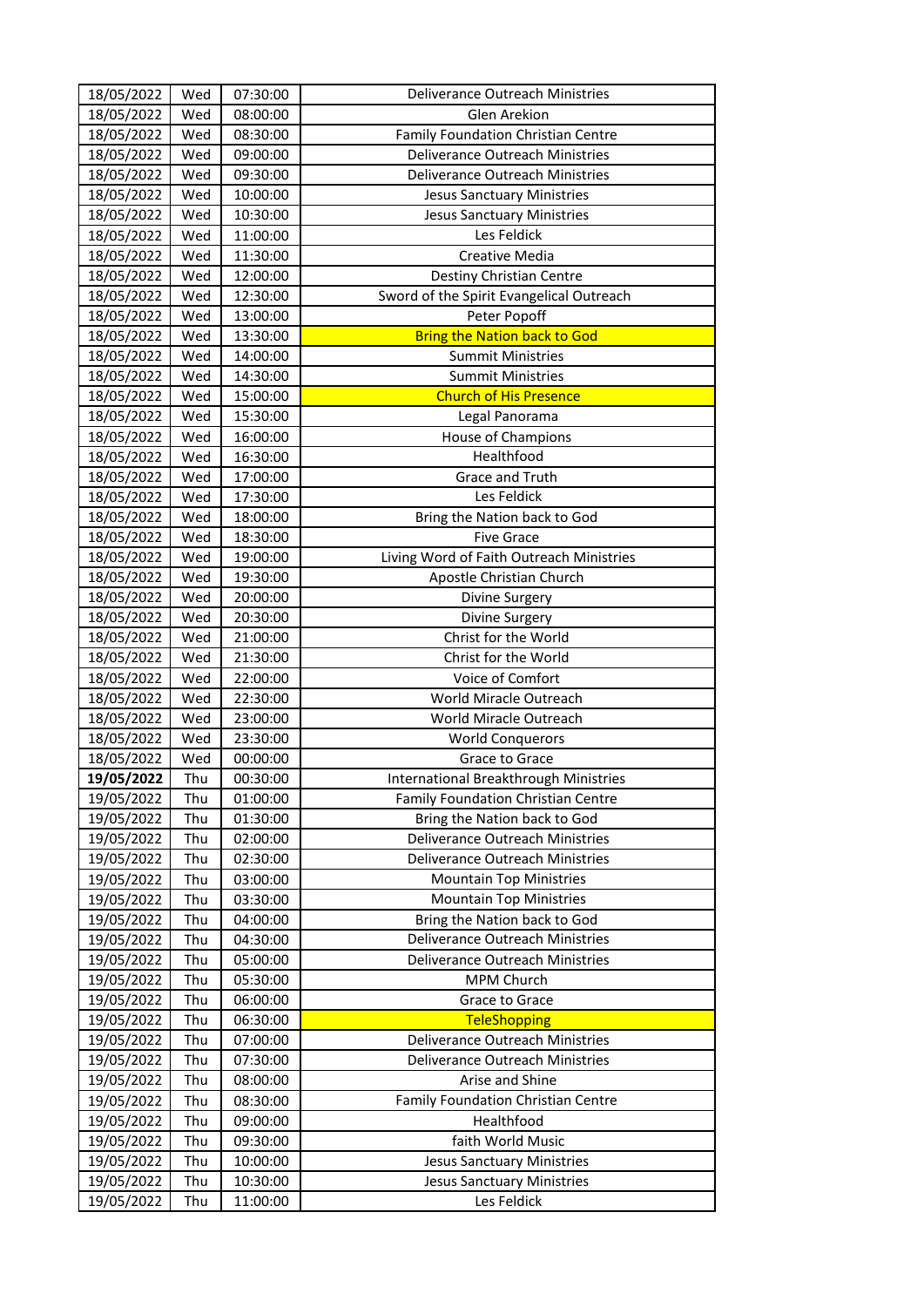| 19/05/2022<br>Thu<br>12:00:00<br>Unstoppable Records (LIVE)<br>Thu<br>Good News Bible Church (Live)<br>19/05/2022<br>12:30:00<br>19/05/2022<br>Thu<br>13:00:00<br>Peter Popoff<br>Royal Ladies International<br>19/05/2022<br>Thu<br>13:30:00<br>Thu<br>19/05/2022<br>INTER CHRISTAIN ASSOCATION<br>14:00:00<br>INTER CHRISTAIN ASSOCATION<br>19/05/2022<br>Thu<br>14:30:00<br>19/05/2022<br>Thu<br>15:00:00<br>Grace to Grace<br>Thu<br>19/05/2022<br>15:30:00<br>Legal Panorama<br>Thu<br><b>Bring the Nation back to God</b><br>19/05/2022<br>16:00:00<br>19/05/2022<br>Thu<br>16:30:00<br><b>Blessed Elijah</b><br><b>World Revival</b><br>Thu<br>19/05/2022<br>17:00:00<br>19/05/2022<br>Thu<br>17:30:00<br>Mrs Ahuruole Egbeson<br>19/05/2022<br><b>CAC Narrow Gate</b><br>Thu<br>18:00:00<br>Thu<br>19/05/2022<br>18:30:00<br>Destiny Apostolic<br>City of Life in God<br>19/05/2022<br>Thu<br>19:00:00<br>Tree of Life<br>19/05/2022<br>Thu<br>19:30:00<br>19/05/2022<br>Thu<br>Friends of the Brides Groom<br>20:00:00<br>19/05/2022<br>Thu<br>20:30:00<br>Elohim International Ministry<br>19/05/2022<br>Thu<br>Horns of Revival<br>21:00:00<br>Thu<br>Jack Hibbs - Real Life<br>19/05/2022<br>21:30:00<br>Thu<br>19/05/2022<br>22:00:00<br>Ark of the Covenant<br>19/05/2022<br>Thu<br>22:30:00<br>Light of the World<br>19/05/2022<br>Thu<br>Harvest Mission Outreach<br>23:00:00<br>19/05/2022<br>Thu<br>23:30:00<br>Friends of the brides Groom<br>19/05/2022<br>Thu<br>Grace to Grace<br>00:00:00<br>20/05/2022<br>Fri<br>00:30:00<br>International Breakthrough Ministries<br>Family Foundation Christian Centre<br>20/05/2022<br>Fri<br>01:00:00<br>Bring the Nation back to God<br>20/05/2022<br>Fri<br>01:30:00<br>Deliverance Outreach Ministries<br>20/05/2022<br>Fri<br>02:00:00<br>20/05/2022<br>Deliverance Outreach Ministries<br>Fri<br>02:30:00<br>20/05/2022<br>Fri<br>03:00:00<br><b>Mountain Top Ministries</b><br>20/05/2022<br>03:30:00<br><b>Mountain Top Ministries</b><br>Fri<br>20/05/2022<br>Fri<br>Bring the Nation back to God<br>04:00:00<br>20/05/2022<br>Fri<br>Deliverance Outreach Ministries<br>04:30:00<br>20/05/2022<br>Deliverance Outreach Ministries<br>Fri<br>05:00:00<br>MPM Church<br>20/05/2022<br>Fri<br>05:30:00<br>20/05/2022<br>Grace to Grace<br>Fri<br>06:00:00<br>20/05/2022<br>Fri<br>06:30:00<br>TeleShopping<br>Deliverance Outreach Ministries<br>20/05/2022<br>07:00:00<br>Fri<br>20/05/2022<br>07:30:00<br>Deliverance Outreach Ministries<br>Fri<br>20/05/2022<br>08:00:00<br>Frank Azam Ministries<br>Fri<br>20/05/2022<br>Family Foundation Christian Centre<br>08:30:00<br>Fri<br>20/05/2022<br>Healthfood<br>Fri<br>09:00:00<br>20/05/2022<br>09:30:00<br><b>Money Matters</b><br>Fri<br>20/05/2022<br>Fri<br>10:00:00<br><b>Jesus Sanctuary Ministries</b><br>20/05/2022<br><b>Jesus Sanctuary Ministries</b><br>Fri<br>10:30:00<br>20/05/2022<br>Les Feldick<br>Fri<br>11:00:00<br>20/05/2022<br>Fri<br>11:30:00<br>Prayer Line<br>20/05/2022<br>12:00:00<br>Uk World Evangelism<br>Fri<br>20/05/2022<br>Fri<br>12:30:00<br>Uk World Evangelism<br>20/05/2022<br>13:00:00<br>Fri<br><b>Christ Hearts</b><br>20/05/2022<br>Fri<br>13:30:00<br>Ronke Onishile Ministry<br>20/05/2022<br>Tree of Life<br>Fri<br>14:00:00<br>20/05/2022<br>Powerland Chapel International<br>14:30:00<br>Fri<br>20/05/2022<br>15:00:00<br>Peter Popoff<br>Fri | 19/05/2022 | Thu | 11:30:00 | Hallelujah Intl Ministries |
|---------------------------------------------------------------------------------------------------------------------------------------------------------------------------------------------------------------------------------------------------------------------------------------------------------------------------------------------------------------------------------------------------------------------------------------------------------------------------------------------------------------------------------------------------------------------------------------------------------------------------------------------------------------------------------------------------------------------------------------------------------------------------------------------------------------------------------------------------------------------------------------------------------------------------------------------------------------------------------------------------------------------------------------------------------------------------------------------------------------------------------------------------------------------------------------------------------------------------------------------------------------------------------------------------------------------------------------------------------------------------------------------------------------------------------------------------------------------------------------------------------------------------------------------------------------------------------------------------------------------------------------------------------------------------------------------------------------------------------------------------------------------------------------------------------------------------------------------------------------------------------------------------------------------------------------------------------------------------------------------------------------------------------------------------------------------------------------------------------------------------------------------------------------------------------------------------------------------------------------------------------------------------------------------------------------------------------------------------------------------------------------------------------------------------------------------------------------------------------------------------------------------------------------------------------------------------------------------------------------------------------------------------------------------------------------------------------------------------------------------------------------------------------------------------------------------------------------------------------------------------------------------------------------------------------------------------------------------------------------------------------------------------------------------------------------------------------------------------------------------------------------------------------------------------------------------------------------------------------------------------------------------------------------------------------------------------------------------------------------------------------------------------------------------|------------|-----|----------|----------------------------|
|                                                                                                                                                                                                                                                                                                                                                                                                                                                                                                                                                                                                                                                                                                                                                                                                                                                                                                                                                                                                                                                                                                                                                                                                                                                                                                                                                                                                                                                                                                                                                                                                                                                                                                                                                                                                                                                                                                                                                                                                                                                                                                                                                                                                                                                                                                                                                                                                                                                                                                                                                                                                                                                                                                                                                                                                                                                                                                                                                                                                                                                                                                                                                                                                                                                                                                                                                                                                                     |            |     |          |                            |
|                                                                                                                                                                                                                                                                                                                                                                                                                                                                                                                                                                                                                                                                                                                                                                                                                                                                                                                                                                                                                                                                                                                                                                                                                                                                                                                                                                                                                                                                                                                                                                                                                                                                                                                                                                                                                                                                                                                                                                                                                                                                                                                                                                                                                                                                                                                                                                                                                                                                                                                                                                                                                                                                                                                                                                                                                                                                                                                                                                                                                                                                                                                                                                                                                                                                                                                                                                                                                     |            |     |          |                            |
|                                                                                                                                                                                                                                                                                                                                                                                                                                                                                                                                                                                                                                                                                                                                                                                                                                                                                                                                                                                                                                                                                                                                                                                                                                                                                                                                                                                                                                                                                                                                                                                                                                                                                                                                                                                                                                                                                                                                                                                                                                                                                                                                                                                                                                                                                                                                                                                                                                                                                                                                                                                                                                                                                                                                                                                                                                                                                                                                                                                                                                                                                                                                                                                                                                                                                                                                                                                                                     |            |     |          |                            |
|                                                                                                                                                                                                                                                                                                                                                                                                                                                                                                                                                                                                                                                                                                                                                                                                                                                                                                                                                                                                                                                                                                                                                                                                                                                                                                                                                                                                                                                                                                                                                                                                                                                                                                                                                                                                                                                                                                                                                                                                                                                                                                                                                                                                                                                                                                                                                                                                                                                                                                                                                                                                                                                                                                                                                                                                                                                                                                                                                                                                                                                                                                                                                                                                                                                                                                                                                                                                                     |            |     |          |                            |
|                                                                                                                                                                                                                                                                                                                                                                                                                                                                                                                                                                                                                                                                                                                                                                                                                                                                                                                                                                                                                                                                                                                                                                                                                                                                                                                                                                                                                                                                                                                                                                                                                                                                                                                                                                                                                                                                                                                                                                                                                                                                                                                                                                                                                                                                                                                                                                                                                                                                                                                                                                                                                                                                                                                                                                                                                                                                                                                                                                                                                                                                                                                                                                                                                                                                                                                                                                                                                     |            |     |          |                            |
|                                                                                                                                                                                                                                                                                                                                                                                                                                                                                                                                                                                                                                                                                                                                                                                                                                                                                                                                                                                                                                                                                                                                                                                                                                                                                                                                                                                                                                                                                                                                                                                                                                                                                                                                                                                                                                                                                                                                                                                                                                                                                                                                                                                                                                                                                                                                                                                                                                                                                                                                                                                                                                                                                                                                                                                                                                                                                                                                                                                                                                                                                                                                                                                                                                                                                                                                                                                                                     |            |     |          |                            |
|                                                                                                                                                                                                                                                                                                                                                                                                                                                                                                                                                                                                                                                                                                                                                                                                                                                                                                                                                                                                                                                                                                                                                                                                                                                                                                                                                                                                                                                                                                                                                                                                                                                                                                                                                                                                                                                                                                                                                                                                                                                                                                                                                                                                                                                                                                                                                                                                                                                                                                                                                                                                                                                                                                                                                                                                                                                                                                                                                                                                                                                                                                                                                                                                                                                                                                                                                                                                                     |            |     |          |                            |
|                                                                                                                                                                                                                                                                                                                                                                                                                                                                                                                                                                                                                                                                                                                                                                                                                                                                                                                                                                                                                                                                                                                                                                                                                                                                                                                                                                                                                                                                                                                                                                                                                                                                                                                                                                                                                                                                                                                                                                                                                                                                                                                                                                                                                                                                                                                                                                                                                                                                                                                                                                                                                                                                                                                                                                                                                                                                                                                                                                                                                                                                                                                                                                                                                                                                                                                                                                                                                     |            |     |          |                            |
|                                                                                                                                                                                                                                                                                                                                                                                                                                                                                                                                                                                                                                                                                                                                                                                                                                                                                                                                                                                                                                                                                                                                                                                                                                                                                                                                                                                                                                                                                                                                                                                                                                                                                                                                                                                                                                                                                                                                                                                                                                                                                                                                                                                                                                                                                                                                                                                                                                                                                                                                                                                                                                                                                                                                                                                                                                                                                                                                                                                                                                                                                                                                                                                                                                                                                                                                                                                                                     |            |     |          |                            |
|                                                                                                                                                                                                                                                                                                                                                                                                                                                                                                                                                                                                                                                                                                                                                                                                                                                                                                                                                                                                                                                                                                                                                                                                                                                                                                                                                                                                                                                                                                                                                                                                                                                                                                                                                                                                                                                                                                                                                                                                                                                                                                                                                                                                                                                                                                                                                                                                                                                                                                                                                                                                                                                                                                                                                                                                                                                                                                                                                                                                                                                                                                                                                                                                                                                                                                                                                                                                                     |            |     |          |                            |
|                                                                                                                                                                                                                                                                                                                                                                                                                                                                                                                                                                                                                                                                                                                                                                                                                                                                                                                                                                                                                                                                                                                                                                                                                                                                                                                                                                                                                                                                                                                                                                                                                                                                                                                                                                                                                                                                                                                                                                                                                                                                                                                                                                                                                                                                                                                                                                                                                                                                                                                                                                                                                                                                                                                                                                                                                                                                                                                                                                                                                                                                                                                                                                                                                                                                                                                                                                                                                     |            |     |          |                            |
|                                                                                                                                                                                                                                                                                                                                                                                                                                                                                                                                                                                                                                                                                                                                                                                                                                                                                                                                                                                                                                                                                                                                                                                                                                                                                                                                                                                                                                                                                                                                                                                                                                                                                                                                                                                                                                                                                                                                                                                                                                                                                                                                                                                                                                                                                                                                                                                                                                                                                                                                                                                                                                                                                                                                                                                                                                                                                                                                                                                                                                                                                                                                                                                                                                                                                                                                                                                                                     |            |     |          |                            |
|                                                                                                                                                                                                                                                                                                                                                                                                                                                                                                                                                                                                                                                                                                                                                                                                                                                                                                                                                                                                                                                                                                                                                                                                                                                                                                                                                                                                                                                                                                                                                                                                                                                                                                                                                                                                                                                                                                                                                                                                                                                                                                                                                                                                                                                                                                                                                                                                                                                                                                                                                                                                                                                                                                                                                                                                                                                                                                                                                                                                                                                                                                                                                                                                                                                                                                                                                                                                                     |            |     |          |                            |
|                                                                                                                                                                                                                                                                                                                                                                                                                                                                                                                                                                                                                                                                                                                                                                                                                                                                                                                                                                                                                                                                                                                                                                                                                                                                                                                                                                                                                                                                                                                                                                                                                                                                                                                                                                                                                                                                                                                                                                                                                                                                                                                                                                                                                                                                                                                                                                                                                                                                                                                                                                                                                                                                                                                                                                                                                                                                                                                                                                                                                                                                                                                                                                                                                                                                                                                                                                                                                     |            |     |          |                            |
|                                                                                                                                                                                                                                                                                                                                                                                                                                                                                                                                                                                                                                                                                                                                                                                                                                                                                                                                                                                                                                                                                                                                                                                                                                                                                                                                                                                                                                                                                                                                                                                                                                                                                                                                                                                                                                                                                                                                                                                                                                                                                                                                                                                                                                                                                                                                                                                                                                                                                                                                                                                                                                                                                                                                                                                                                                                                                                                                                                                                                                                                                                                                                                                                                                                                                                                                                                                                                     |            |     |          |                            |
|                                                                                                                                                                                                                                                                                                                                                                                                                                                                                                                                                                                                                                                                                                                                                                                                                                                                                                                                                                                                                                                                                                                                                                                                                                                                                                                                                                                                                                                                                                                                                                                                                                                                                                                                                                                                                                                                                                                                                                                                                                                                                                                                                                                                                                                                                                                                                                                                                                                                                                                                                                                                                                                                                                                                                                                                                                                                                                                                                                                                                                                                                                                                                                                                                                                                                                                                                                                                                     |            |     |          |                            |
|                                                                                                                                                                                                                                                                                                                                                                                                                                                                                                                                                                                                                                                                                                                                                                                                                                                                                                                                                                                                                                                                                                                                                                                                                                                                                                                                                                                                                                                                                                                                                                                                                                                                                                                                                                                                                                                                                                                                                                                                                                                                                                                                                                                                                                                                                                                                                                                                                                                                                                                                                                                                                                                                                                                                                                                                                                                                                                                                                                                                                                                                                                                                                                                                                                                                                                                                                                                                                     |            |     |          |                            |
|                                                                                                                                                                                                                                                                                                                                                                                                                                                                                                                                                                                                                                                                                                                                                                                                                                                                                                                                                                                                                                                                                                                                                                                                                                                                                                                                                                                                                                                                                                                                                                                                                                                                                                                                                                                                                                                                                                                                                                                                                                                                                                                                                                                                                                                                                                                                                                                                                                                                                                                                                                                                                                                                                                                                                                                                                                                                                                                                                                                                                                                                                                                                                                                                                                                                                                                                                                                                                     |            |     |          |                            |
|                                                                                                                                                                                                                                                                                                                                                                                                                                                                                                                                                                                                                                                                                                                                                                                                                                                                                                                                                                                                                                                                                                                                                                                                                                                                                                                                                                                                                                                                                                                                                                                                                                                                                                                                                                                                                                                                                                                                                                                                                                                                                                                                                                                                                                                                                                                                                                                                                                                                                                                                                                                                                                                                                                                                                                                                                                                                                                                                                                                                                                                                                                                                                                                                                                                                                                                                                                                                                     |            |     |          |                            |
|                                                                                                                                                                                                                                                                                                                                                                                                                                                                                                                                                                                                                                                                                                                                                                                                                                                                                                                                                                                                                                                                                                                                                                                                                                                                                                                                                                                                                                                                                                                                                                                                                                                                                                                                                                                                                                                                                                                                                                                                                                                                                                                                                                                                                                                                                                                                                                                                                                                                                                                                                                                                                                                                                                                                                                                                                                                                                                                                                                                                                                                                                                                                                                                                                                                                                                                                                                                                                     |            |     |          |                            |
|                                                                                                                                                                                                                                                                                                                                                                                                                                                                                                                                                                                                                                                                                                                                                                                                                                                                                                                                                                                                                                                                                                                                                                                                                                                                                                                                                                                                                                                                                                                                                                                                                                                                                                                                                                                                                                                                                                                                                                                                                                                                                                                                                                                                                                                                                                                                                                                                                                                                                                                                                                                                                                                                                                                                                                                                                                                                                                                                                                                                                                                                                                                                                                                                                                                                                                                                                                                                                     |            |     |          |                            |
|                                                                                                                                                                                                                                                                                                                                                                                                                                                                                                                                                                                                                                                                                                                                                                                                                                                                                                                                                                                                                                                                                                                                                                                                                                                                                                                                                                                                                                                                                                                                                                                                                                                                                                                                                                                                                                                                                                                                                                                                                                                                                                                                                                                                                                                                                                                                                                                                                                                                                                                                                                                                                                                                                                                                                                                                                                                                                                                                                                                                                                                                                                                                                                                                                                                                                                                                                                                                                     |            |     |          |                            |
|                                                                                                                                                                                                                                                                                                                                                                                                                                                                                                                                                                                                                                                                                                                                                                                                                                                                                                                                                                                                                                                                                                                                                                                                                                                                                                                                                                                                                                                                                                                                                                                                                                                                                                                                                                                                                                                                                                                                                                                                                                                                                                                                                                                                                                                                                                                                                                                                                                                                                                                                                                                                                                                                                                                                                                                                                                                                                                                                                                                                                                                                                                                                                                                                                                                                                                                                                                                                                     |            |     |          |                            |
|                                                                                                                                                                                                                                                                                                                                                                                                                                                                                                                                                                                                                                                                                                                                                                                                                                                                                                                                                                                                                                                                                                                                                                                                                                                                                                                                                                                                                                                                                                                                                                                                                                                                                                                                                                                                                                                                                                                                                                                                                                                                                                                                                                                                                                                                                                                                                                                                                                                                                                                                                                                                                                                                                                                                                                                                                                                                                                                                                                                                                                                                                                                                                                                                                                                                                                                                                                                                                     |            |     |          |                            |
|                                                                                                                                                                                                                                                                                                                                                                                                                                                                                                                                                                                                                                                                                                                                                                                                                                                                                                                                                                                                                                                                                                                                                                                                                                                                                                                                                                                                                                                                                                                                                                                                                                                                                                                                                                                                                                                                                                                                                                                                                                                                                                                                                                                                                                                                                                                                                                                                                                                                                                                                                                                                                                                                                                                                                                                                                                                                                                                                                                                                                                                                                                                                                                                                                                                                                                                                                                                                                     |            |     |          |                            |
|                                                                                                                                                                                                                                                                                                                                                                                                                                                                                                                                                                                                                                                                                                                                                                                                                                                                                                                                                                                                                                                                                                                                                                                                                                                                                                                                                                                                                                                                                                                                                                                                                                                                                                                                                                                                                                                                                                                                                                                                                                                                                                                                                                                                                                                                                                                                                                                                                                                                                                                                                                                                                                                                                                                                                                                                                                                                                                                                                                                                                                                                                                                                                                                                                                                                                                                                                                                                                     |            |     |          |                            |
|                                                                                                                                                                                                                                                                                                                                                                                                                                                                                                                                                                                                                                                                                                                                                                                                                                                                                                                                                                                                                                                                                                                                                                                                                                                                                                                                                                                                                                                                                                                                                                                                                                                                                                                                                                                                                                                                                                                                                                                                                                                                                                                                                                                                                                                                                                                                                                                                                                                                                                                                                                                                                                                                                                                                                                                                                                                                                                                                                                                                                                                                                                                                                                                                                                                                                                                                                                                                                     |            |     |          |                            |
|                                                                                                                                                                                                                                                                                                                                                                                                                                                                                                                                                                                                                                                                                                                                                                                                                                                                                                                                                                                                                                                                                                                                                                                                                                                                                                                                                                                                                                                                                                                                                                                                                                                                                                                                                                                                                                                                                                                                                                                                                                                                                                                                                                                                                                                                                                                                                                                                                                                                                                                                                                                                                                                                                                                                                                                                                                                                                                                                                                                                                                                                                                                                                                                                                                                                                                                                                                                                                     |            |     |          |                            |
|                                                                                                                                                                                                                                                                                                                                                                                                                                                                                                                                                                                                                                                                                                                                                                                                                                                                                                                                                                                                                                                                                                                                                                                                                                                                                                                                                                                                                                                                                                                                                                                                                                                                                                                                                                                                                                                                                                                                                                                                                                                                                                                                                                                                                                                                                                                                                                                                                                                                                                                                                                                                                                                                                                                                                                                                                                                                                                                                                                                                                                                                                                                                                                                                                                                                                                                                                                                                                     |            |     |          |                            |
|                                                                                                                                                                                                                                                                                                                                                                                                                                                                                                                                                                                                                                                                                                                                                                                                                                                                                                                                                                                                                                                                                                                                                                                                                                                                                                                                                                                                                                                                                                                                                                                                                                                                                                                                                                                                                                                                                                                                                                                                                                                                                                                                                                                                                                                                                                                                                                                                                                                                                                                                                                                                                                                                                                                                                                                                                                                                                                                                                                                                                                                                                                                                                                                                                                                                                                                                                                                                                     |            |     |          |                            |
|                                                                                                                                                                                                                                                                                                                                                                                                                                                                                                                                                                                                                                                                                                                                                                                                                                                                                                                                                                                                                                                                                                                                                                                                                                                                                                                                                                                                                                                                                                                                                                                                                                                                                                                                                                                                                                                                                                                                                                                                                                                                                                                                                                                                                                                                                                                                                                                                                                                                                                                                                                                                                                                                                                                                                                                                                                                                                                                                                                                                                                                                                                                                                                                                                                                                                                                                                                                                                     |            |     |          |                            |
|                                                                                                                                                                                                                                                                                                                                                                                                                                                                                                                                                                                                                                                                                                                                                                                                                                                                                                                                                                                                                                                                                                                                                                                                                                                                                                                                                                                                                                                                                                                                                                                                                                                                                                                                                                                                                                                                                                                                                                                                                                                                                                                                                                                                                                                                                                                                                                                                                                                                                                                                                                                                                                                                                                                                                                                                                                                                                                                                                                                                                                                                                                                                                                                                                                                                                                                                                                                                                     |            |     |          |                            |
|                                                                                                                                                                                                                                                                                                                                                                                                                                                                                                                                                                                                                                                                                                                                                                                                                                                                                                                                                                                                                                                                                                                                                                                                                                                                                                                                                                                                                                                                                                                                                                                                                                                                                                                                                                                                                                                                                                                                                                                                                                                                                                                                                                                                                                                                                                                                                                                                                                                                                                                                                                                                                                                                                                                                                                                                                                                                                                                                                                                                                                                                                                                                                                                                                                                                                                                                                                                                                     |            |     |          |                            |
|                                                                                                                                                                                                                                                                                                                                                                                                                                                                                                                                                                                                                                                                                                                                                                                                                                                                                                                                                                                                                                                                                                                                                                                                                                                                                                                                                                                                                                                                                                                                                                                                                                                                                                                                                                                                                                                                                                                                                                                                                                                                                                                                                                                                                                                                                                                                                                                                                                                                                                                                                                                                                                                                                                                                                                                                                                                                                                                                                                                                                                                                                                                                                                                                                                                                                                                                                                                                                     |            |     |          |                            |
|                                                                                                                                                                                                                                                                                                                                                                                                                                                                                                                                                                                                                                                                                                                                                                                                                                                                                                                                                                                                                                                                                                                                                                                                                                                                                                                                                                                                                                                                                                                                                                                                                                                                                                                                                                                                                                                                                                                                                                                                                                                                                                                                                                                                                                                                                                                                                                                                                                                                                                                                                                                                                                                                                                                                                                                                                                                                                                                                                                                                                                                                                                                                                                                                                                                                                                                                                                                                                     |            |     |          |                            |
|                                                                                                                                                                                                                                                                                                                                                                                                                                                                                                                                                                                                                                                                                                                                                                                                                                                                                                                                                                                                                                                                                                                                                                                                                                                                                                                                                                                                                                                                                                                                                                                                                                                                                                                                                                                                                                                                                                                                                                                                                                                                                                                                                                                                                                                                                                                                                                                                                                                                                                                                                                                                                                                                                                                                                                                                                                                                                                                                                                                                                                                                                                                                                                                                                                                                                                                                                                                                                     |            |     |          |                            |
|                                                                                                                                                                                                                                                                                                                                                                                                                                                                                                                                                                                                                                                                                                                                                                                                                                                                                                                                                                                                                                                                                                                                                                                                                                                                                                                                                                                                                                                                                                                                                                                                                                                                                                                                                                                                                                                                                                                                                                                                                                                                                                                                                                                                                                                                                                                                                                                                                                                                                                                                                                                                                                                                                                                                                                                                                                                                                                                                                                                                                                                                                                                                                                                                                                                                                                                                                                                                                     |            |     |          |                            |
|                                                                                                                                                                                                                                                                                                                                                                                                                                                                                                                                                                                                                                                                                                                                                                                                                                                                                                                                                                                                                                                                                                                                                                                                                                                                                                                                                                                                                                                                                                                                                                                                                                                                                                                                                                                                                                                                                                                                                                                                                                                                                                                                                                                                                                                                                                                                                                                                                                                                                                                                                                                                                                                                                                                                                                                                                                                                                                                                                                                                                                                                                                                                                                                                                                                                                                                                                                                                                     |            |     |          |                            |
|                                                                                                                                                                                                                                                                                                                                                                                                                                                                                                                                                                                                                                                                                                                                                                                                                                                                                                                                                                                                                                                                                                                                                                                                                                                                                                                                                                                                                                                                                                                                                                                                                                                                                                                                                                                                                                                                                                                                                                                                                                                                                                                                                                                                                                                                                                                                                                                                                                                                                                                                                                                                                                                                                                                                                                                                                                                                                                                                                                                                                                                                                                                                                                                                                                                                                                                                                                                                                     |            |     |          |                            |
|                                                                                                                                                                                                                                                                                                                                                                                                                                                                                                                                                                                                                                                                                                                                                                                                                                                                                                                                                                                                                                                                                                                                                                                                                                                                                                                                                                                                                                                                                                                                                                                                                                                                                                                                                                                                                                                                                                                                                                                                                                                                                                                                                                                                                                                                                                                                                                                                                                                                                                                                                                                                                                                                                                                                                                                                                                                                                                                                                                                                                                                                                                                                                                                                                                                                                                                                                                                                                     |            |     |          |                            |
|                                                                                                                                                                                                                                                                                                                                                                                                                                                                                                                                                                                                                                                                                                                                                                                                                                                                                                                                                                                                                                                                                                                                                                                                                                                                                                                                                                                                                                                                                                                                                                                                                                                                                                                                                                                                                                                                                                                                                                                                                                                                                                                                                                                                                                                                                                                                                                                                                                                                                                                                                                                                                                                                                                                                                                                                                                                                                                                                                                                                                                                                                                                                                                                                                                                                                                                                                                                                                     |            |     |          |                            |
|                                                                                                                                                                                                                                                                                                                                                                                                                                                                                                                                                                                                                                                                                                                                                                                                                                                                                                                                                                                                                                                                                                                                                                                                                                                                                                                                                                                                                                                                                                                                                                                                                                                                                                                                                                                                                                                                                                                                                                                                                                                                                                                                                                                                                                                                                                                                                                                                                                                                                                                                                                                                                                                                                                                                                                                                                                                                                                                                                                                                                                                                                                                                                                                                                                                                                                                                                                                                                     |            |     |          |                            |
|                                                                                                                                                                                                                                                                                                                                                                                                                                                                                                                                                                                                                                                                                                                                                                                                                                                                                                                                                                                                                                                                                                                                                                                                                                                                                                                                                                                                                                                                                                                                                                                                                                                                                                                                                                                                                                                                                                                                                                                                                                                                                                                                                                                                                                                                                                                                                                                                                                                                                                                                                                                                                                                                                                                                                                                                                                                                                                                                                                                                                                                                                                                                                                                                                                                                                                                                                                                                                     |            |     |          |                            |
|                                                                                                                                                                                                                                                                                                                                                                                                                                                                                                                                                                                                                                                                                                                                                                                                                                                                                                                                                                                                                                                                                                                                                                                                                                                                                                                                                                                                                                                                                                                                                                                                                                                                                                                                                                                                                                                                                                                                                                                                                                                                                                                                                                                                                                                                                                                                                                                                                                                                                                                                                                                                                                                                                                                                                                                                                                                                                                                                                                                                                                                                                                                                                                                                                                                                                                                                                                                                                     |            |     |          |                            |
|                                                                                                                                                                                                                                                                                                                                                                                                                                                                                                                                                                                                                                                                                                                                                                                                                                                                                                                                                                                                                                                                                                                                                                                                                                                                                                                                                                                                                                                                                                                                                                                                                                                                                                                                                                                                                                                                                                                                                                                                                                                                                                                                                                                                                                                                                                                                                                                                                                                                                                                                                                                                                                                                                                                                                                                                                                                                                                                                                                                                                                                                                                                                                                                                                                                                                                                                                                                                                     |            |     |          |                            |
|                                                                                                                                                                                                                                                                                                                                                                                                                                                                                                                                                                                                                                                                                                                                                                                                                                                                                                                                                                                                                                                                                                                                                                                                                                                                                                                                                                                                                                                                                                                                                                                                                                                                                                                                                                                                                                                                                                                                                                                                                                                                                                                                                                                                                                                                                                                                                                                                                                                                                                                                                                                                                                                                                                                                                                                                                                                                                                                                                                                                                                                                                                                                                                                                                                                                                                                                                                                                                     |            |     |          |                            |
|                                                                                                                                                                                                                                                                                                                                                                                                                                                                                                                                                                                                                                                                                                                                                                                                                                                                                                                                                                                                                                                                                                                                                                                                                                                                                                                                                                                                                                                                                                                                                                                                                                                                                                                                                                                                                                                                                                                                                                                                                                                                                                                                                                                                                                                                                                                                                                                                                                                                                                                                                                                                                                                                                                                                                                                                                                                                                                                                                                                                                                                                                                                                                                                                                                                                                                                                                                                                                     |            |     |          |                            |
|                                                                                                                                                                                                                                                                                                                                                                                                                                                                                                                                                                                                                                                                                                                                                                                                                                                                                                                                                                                                                                                                                                                                                                                                                                                                                                                                                                                                                                                                                                                                                                                                                                                                                                                                                                                                                                                                                                                                                                                                                                                                                                                                                                                                                                                                                                                                                                                                                                                                                                                                                                                                                                                                                                                                                                                                                                                                                                                                                                                                                                                                                                                                                                                                                                                                                                                                                                                                                     |            |     |          |                            |
|                                                                                                                                                                                                                                                                                                                                                                                                                                                                                                                                                                                                                                                                                                                                                                                                                                                                                                                                                                                                                                                                                                                                                                                                                                                                                                                                                                                                                                                                                                                                                                                                                                                                                                                                                                                                                                                                                                                                                                                                                                                                                                                                                                                                                                                                                                                                                                                                                                                                                                                                                                                                                                                                                                                                                                                                                                                                                                                                                                                                                                                                                                                                                                                                                                                                                                                                                                                                                     |            |     |          |                            |
|                                                                                                                                                                                                                                                                                                                                                                                                                                                                                                                                                                                                                                                                                                                                                                                                                                                                                                                                                                                                                                                                                                                                                                                                                                                                                                                                                                                                                                                                                                                                                                                                                                                                                                                                                                                                                                                                                                                                                                                                                                                                                                                                                                                                                                                                                                                                                                                                                                                                                                                                                                                                                                                                                                                                                                                                                                                                                                                                                                                                                                                                                                                                                                                                                                                                                                                                                                                                                     |            |     |          |                            |
|                                                                                                                                                                                                                                                                                                                                                                                                                                                                                                                                                                                                                                                                                                                                                                                                                                                                                                                                                                                                                                                                                                                                                                                                                                                                                                                                                                                                                                                                                                                                                                                                                                                                                                                                                                                                                                                                                                                                                                                                                                                                                                                                                                                                                                                                                                                                                                                                                                                                                                                                                                                                                                                                                                                                                                                                                                                                                                                                                                                                                                                                                                                                                                                                                                                                                                                                                                                                                     |            |     |          |                            |
|                                                                                                                                                                                                                                                                                                                                                                                                                                                                                                                                                                                                                                                                                                                                                                                                                                                                                                                                                                                                                                                                                                                                                                                                                                                                                                                                                                                                                                                                                                                                                                                                                                                                                                                                                                                                                                                                                                                                                                                                                                                                                                                                                                                                                                                                                                                                                                                                                                                                                                                                                                                                                                                                                                                                                                                                                                                                                                                                                                                                                                                                                                                                                                                                                                                                                                                                                                                                                     |            |     |          |                            |
|                                                                                                                                                                                                                                                                                                                                                                                                                                                                                                                                                                                                                                                                                                                                                                                                                                                                                                                                                                                                                                                                                                                                                                                                                                                                                                                                                                                                                                                                                                                                                                                                                                                                                                                                                                                                                                                                                                                                                                                                                                                                                                                                                                                                                                                                                                                                                                                                                                                                                                                                                                                                                                                                                                                                                                                                                                                                                                                                                                                                                                                                                                                                                                                                                                                                                                                                                                                                                     |            |     |          |                            |
|                                                                                                                                                                                                                                                                                                                                                                                                                                                                                                                                                                                                                                                                                                                                                                                                                                                                                                                                                                                                                                                                                                                                                                                                                                                                                                                                                                                                                                                                                                                                                                                                                                                                                                                                                                                                                                                                                                                                                                                                                                                                                                                                                                                                                                                                                                                                                                                                                                                                                                                                                                                                                                                                                                                                                                                                                                                                                                                                                                                                                                                                                                                                                                                                                                                                                                                                                                                                                     |            |     |          |                            |
|                                                                                                                                                                                                                                                                                                                                                                                                                                                                                                                                                                                                                                                                                                                                                                                                                                                                                                                                                                                                                                                                                                                                                                                                                                                                                                                                                                                                                                                                                                                                                                                                                                                                                                                                                                                                                                                                                                                                                                                                                                                                                                                                                                                                                                                                                                                                                                                                                                                                                                                                                                                                                                                                                                                                                                                                                                                                                                                                                                                                                                                                                                                                                                                                                                                                                                                                                                                                                     |            |     |          |                            |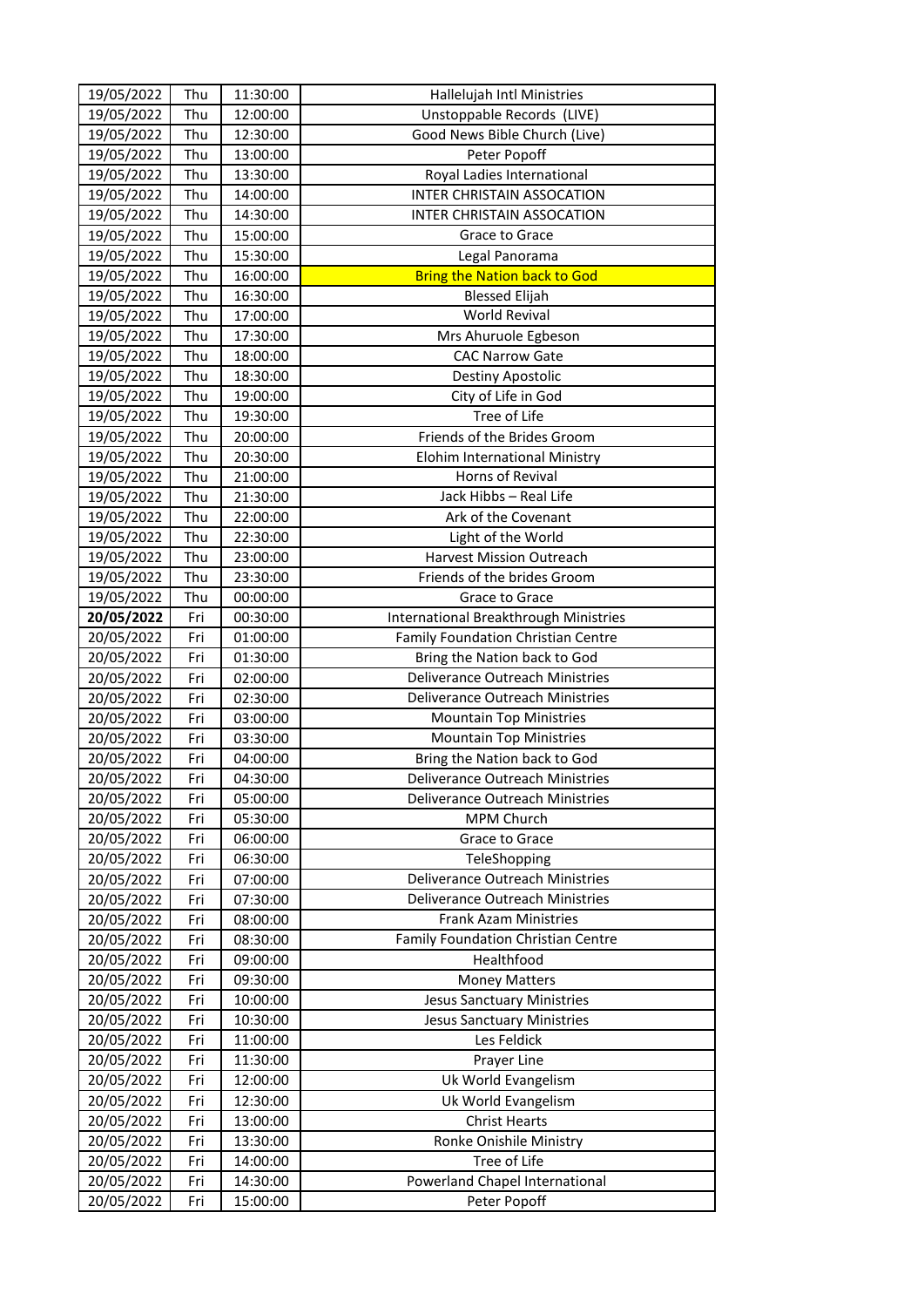| 20/05/2022 | Fri | 15:30:00 | Legal Panorama                              |
|------------|-----|----------|---------------------------------------------|
| 20/05/2022 | Fri | 16:00:00 | Newlife Evangelical International           |
| 20/05/2022 | Fri | 16:30:00 | Newlife Evangelical International           |
| 20/05/2022 | Fri | 17:00:00 | <b>Faith World Music</b>                    |
| 20/05/2022 | Fri | 17:30:00 | <b>World Conquerors</b>                     |
| 20/05/2022 | Fri | 18:00:00 | <b>World Conquerors</b>                     |
| 20/05/2022 | Fri | 18:30:00 | <b>Rev Lara</b>                             |
| 20/05/2022 | Fri | 19:00:00 | <b>Summit Ministries</b>                    |
| 20/05/2022 | Fri | 19:30:00 | International Breakthrough Ministries       |
| 20/05/2022 | Fri | 20:00:00 | <b>Resurrection Ministry London</b>         |
| 20/05/2022 | Fri | 20:30:00 | <b>Resurrection Ministry London</b>         |
| 20/05/2022 | Fri | 21:00:00 | <b>Manasseh Abraham Ministries</b>          |
| 20/05/2022 | Fri | 21:30:00 | Word of His Power                           |
| 20/05/2022 | Fri | 22:00:00 | Gracemercy                                  |
| 20/05/2022 | Fri | 22:30:00 | <b>Events TV Plus</b>                       |
| 20/05/2022 | Fri | 23:00:00 | <b>Events TV Plus</b>                       |
| 20/05/2022 | Fri | 23:30:00 | <b>Bring the Nation back to God</b>         |
| 20/05/2022 | Fri | 00:00:00 | Grace to Grace                              |
| 21/05/2022 | Sat | 00:30:00 | Deliverance Outreach Ministries             |
| 21/05/2022 | Sat | 01:00:00 | Deliverance Outreach Ministries             |
| 21/05/2022 | Sat | 01:30:00 | <b>Amarachi's Ministries</b>                |
| 21/05/2022 | Sat | 02:00:00 | Voice of Comfort                            |
| 21/05/2022 | Sat | 02:30:00 | Manifest of God                             |
| 21/05/2022 | Sat | 03:00:00 | <b>Events TV Plus</b>                       |
| 21/05/2022 | Sat | 03:30:00 | <b>Events TV Plus</b>                       |
| 21/05/2022 | Sat | 04:00:00 | Peter Gammons                               |
| 21/05/2022 | Sat | 04:30:00 | <b>Evangelical Global Outreach</b>          |
| 21/05/2022 | Sat | 05:00:00 | <b>Mountain Top Ministries</b>              |
| 21/05/2022 | Sat | 05:30:00 | <b>Mountain Top Ministries</b>              |
| 21/05/2022 | Sat | 06:00:00 | <b>God Worshippers</b>                      |
| 21/05/2022 | Sat | 06:30:00 | TeleShopping                                |
| 21/05/2022 | Sat | 07:00:00 | Alleluia Ministry                           |
| 21/05/2022 | Sat | 07:30:00 | Christ Kingdom Welfare                      |
| 21/05/2022 | Sat | 08:00:00 | <b>Relation Church</b>                      |
| 21/05/2022 | Sat | 08:30:00 | <b>Agape Ministries</b>                     |
| 21/05/2022 | Sat | 09:00:00 | Lets Talk About                             |
| 21/05/2022 | Sat | 09:30:00 | Sapphire Talk Show                          |
| 21/05/2022 | Sat | 10:00:00 | Joy Christian Centre                        |
| 21/05/2022 | Sat | 10:30:00 | <b>Beulah ministries</b>                    |
| 21/05/2022 | Sat | 11:00:00 | Springs of Life-Giving Water Ministriesd    |
| 21/05/2022 | Sat | 11:30:00 | Cy Cyybass Show (The Powers Show)           |
| 21/05/2022 | Sat | 12:00:00 | Overcoming Faith Outreach Mins              |
| 21/05/2022 | Sat | 12:30:00 | Linda Muyobo                                |
| 21/05/2022 | Sat | 13:00:00 | Come Global                                 |
| 21/05/2022 | Sat | 13:30:00 | New Creations - Unstoppable Records         |
| 21/05/2022 | Sat | 14:00:00 | <b>Jesus Sanctuary Ministries</b>           |
| 21/05/2022 | Sat | 14:30:00 | <b>Jesus Sanctuary Ministries</b>           |
| 21/05/2022 | Sat | 15:00:00 | Woodford Christian Fellowship International |
| 21/05/2022 | Sat | 15:30:00 | Winners Kingdom                             |
| 21/05/2022 | Sat | 16:00:00 | Arm of God                                  |
| 21/05/2022 | Sat | 16:30:00 | Tree of Life                                |
| 21/05/2022 | Sat | 17:00:00 | Liberty Chapel                              |
| 21/05/2022 | Sat | 17:30:00 | <b>Dominion Christ</b>                      |
| 21/05/2022 | Sat | 18:00:00 | Freedom Centre                              |
| 21/05/2022 | Sat | 18:30:00 | Prayer House Ministry                       |
| 21/05/2022 | Sat | 19:00:00 | Prayer House Ministry                       |
|            |     |          |                                             |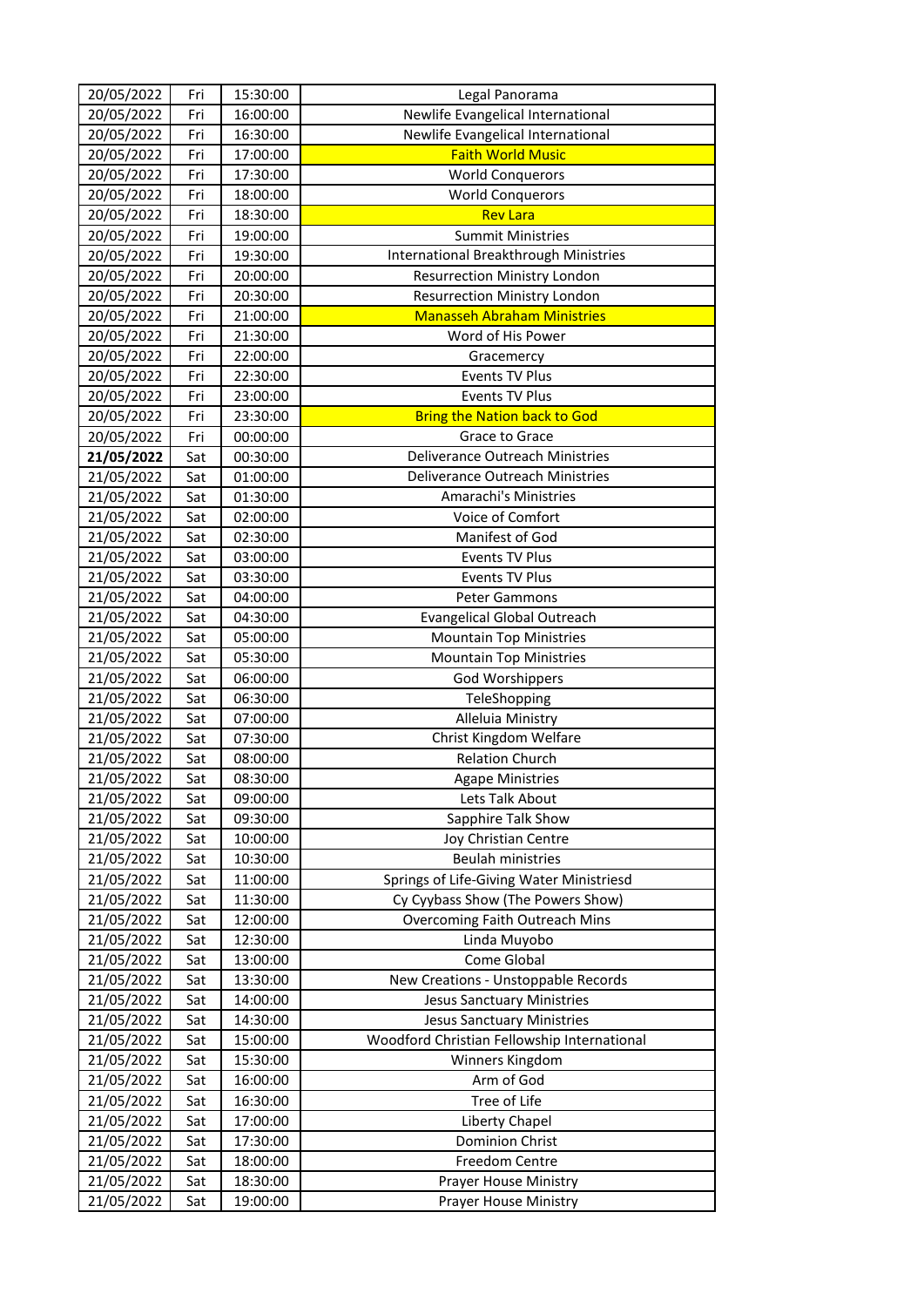| 21/05/2022 | Sat | 19:30:00 | Prayer House Ministry                    |
|------------|-----|----------|------------------------------------------|
| 21/05/2022 | Sat | 20:00:00 | <b>LES FELDICK</b>                       |
| 21/05/2022 | Sat | 20:30:00 | Jesus Is Coming                          |
| 21/05/2022 | Sat | 21:00:00 | <b>Christ Faith Tabernacle</b>           |
| 21/05/2022 | Sat | 21:30:00 | Bring the Nation back to God             |
| 21/05/2022 | Sat | 22:00:00 | <b>Jesus Sanctuary Ministries</b>        |
| 21/05/2022 | Sat | 22:30:00 | <b>Jesus Sanctuary Ministries</b>        |
| 21/05/2022 | Sat | 23:00:00 | Church of his presence                   |
| 21/05/2022 | Sat | 23:30:00 | <b>Faith World Music filler</b>          |
| 21/05/2022 | Sat | 00:00:00 | Bring the Nation back to God             |
| 22/05/2022 | Sun | 00:30:00 | Deliverance Outreach Ministries          |
| 23/05/2022 | Sun | 01:00:00 | Deliverance Outreach Ministries          |
| 23/05/2022 | Sun | 01:30:00 | <b>Evangelical Global Outreach</b>       |
| 23/05/2022 | Sun | 02:00:00 | Sapphire Talk Show                       |
| 23/05/2022 | Sun | 02:30:00 | Manifest of God                          |
| 23/05/2022 | Sun | 03:00:00 | <b>Mountain Top Ministries</b>           |
| 23/05/2022 | Sun | 03:30:00 | <b>Mountain Top Ministries</b>           |
| 23/05/2022 | Sun | 04:00:00 | <b>Peter Gammons</b>                     |
| 23/05/2022 | Sun | 04:30:00 | <b>Inspire Ministries</b>                |
| 23/05/2022 | Sun | 05:00:00 | Bring the Nation back to God             |
| 23/05/2022 | Sun | 05:30:00 | Obaseki Solicitors                       |
| 23/05/2022 | Sun | 06:00:00 | faith World Music                        |
| 23/05/2022 | Sun | 06:30:00 | <b>Bright Days Ahead</b>                 |
| 23/05/2022 | Sun | 07:00:00 | Foundation on a Solid Rock Ministry      |
| 23/05/2022 | Sun | 07:30:00 | Higher Life in Christ                    |
| 23/05/2022 | Sun | 08:00:00 | Intl Central Gospel Church               |
| 23/05/2022 | Sun | 08:30:00 | Good Word Ministries                     |
| 23/05/2022 | Sun | 09:00:00 | <b>Bible is Complete</b>                 |
| 23/05/2022 | Sun | 09:30:00 | Living Flames Baptist Church             |
| 23/05/2022 | Sun | 10:00:00 | Friends of the Brides Groom              |
| 23/05/2022 | Sun | 10:30:00 | Vision for Life                          |
| 23/05/2022 | Sun | 11:00:00 | Dr Nick                                  |
| 23/05/2022 | Sun | 11:30:00 | Jack Hibbs - Real Life                   |
| 23/05/2022 | Sun | 12:00:00 | <b>Citadel Community Church</b>          |
| 23/05/2022 | Sun | 12:30:00 | Citadel Community Church                 |
| 23/05/2022 | Sun | 13:00:00 | <b>Tomorrows World</b>                   |
| 23/05/2022 | Sun | 13:30:00 | <b>Jesus Sanctuary Ministries</b>        |
| 23/05/2022 | Sun | 14:00:00 | <b>Jesus Sanctuary Ministries</b>        |
| 23/05/2022 | Sun | 14:30:00 | <b>Phaneroo Ministries</b>               |
| 23/05/2022 | Sun | 15:00:00 | Phaneroo Ministries                      |
| 23/05/2022 | Sun | 15:30:00 | Winners Kingdom                          |
| 23/05/2022 | Sun | 16:00:00 | Destiny International Christian Assembly |
| 23/05/2022 | Sun | 16:30:00 | Calvary UK                               |
| 23/05/2022 | Sun | 17:00:00 | Love of Christ                           |
| 23/05/2022 | Sun | 17:30:00 | Grace Outreach Church                    |
| 23/05/2022 | Sun | 18:00:00 | London Miracle Centre                    |
| 23/05/2022 | Sun | 18:30:00 | Christ Faith Tabernacle                  |
| 23/05/2022 | Sun | 19:00:00 | Gospel Church in London                  |
| 23/05/2022 | Sun | 19:30:00 | <b>Ecelebration Church</b>               |
| 23/05/2022 | Sun | 20:00:00 | The Bridge TV Ministry                   |
| 23/05/2022 | Sun | 20:30:00 | The Needy Foundation (Mama Helen)        |
| 23/05/2022 | Sun | 21:00:00 | Full Gospel Evangelism Trust             |
| 23/05/2022 | Sun | 21:30:00 | Tree of Life                             |
| 23/05/2022 | Sun | 22:00:00 | Church of His Presence                   |
| 23/05/2022 | Sun | 22:30:00 | Mount Zion                               |
| 23/05/2022 | Sun | 23:00:00 | <b>World Conquerors</b>                  |